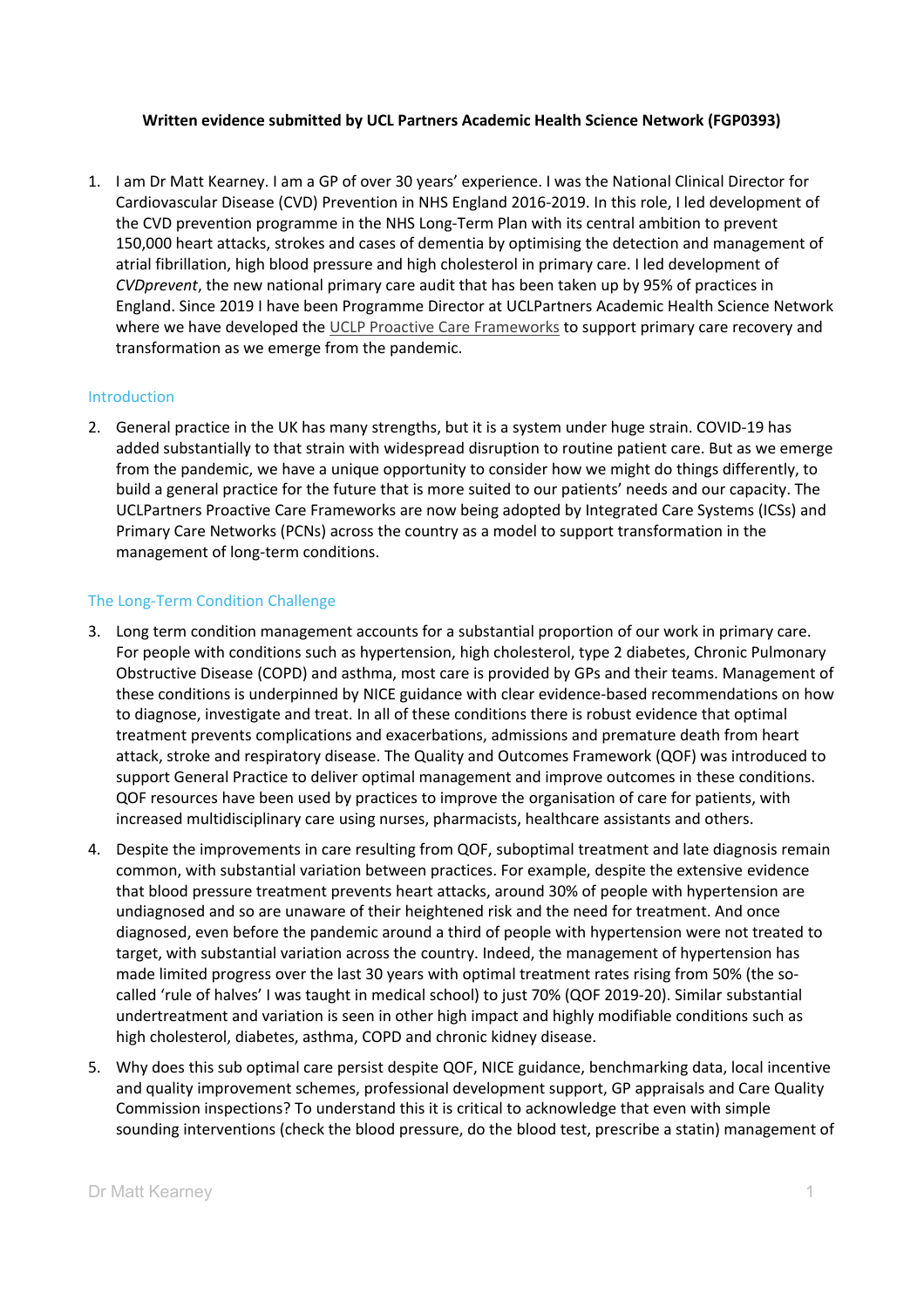long-term conditions in real world primary care is difficult. GP consultations are time-pressured and complex. It is the norm for patients to have multiple conditions and a list of their own priorities to address. It is seldom realistic to do all that we need to do in 10 minutes. And patients with conditions such as high blood pressure, high cholesterol and chronic kidney disease usually have no symptoms to alert them that there is a problem.

## The impact of COVID-19

- 6. Added to these historic challenges, the COVID-19 pandemic has considerably worsened care for patients, with severe disruption to routine care in long term conditions, with patients missing out on the regular assessment, testing and adjustments to treatment that keep them well and minimise exacerbations and complications. As an example, QOF data for 2020-21 shows that during the preceding year the percentage of patients on GP hypertension registers whose blood pressure was treated to target fell from 70% to 49%. If this is not addressed, modelling suggests that this will result in over 27,000 additional heart attacks and strokes in 3 years.
- 7. The imperative to restore routine primary care is very clear. But as we emerge from the pandemic, we also have the opportunity to rethink and transform the way we do things in primary care to address the historic challenges to delivering high quality care to our patients with long term conditions.

# The UCLPartners Proactive Care Frameworks

- 8. UCLPartners is one of 15 Academic Health Science Networks (AHSN) in England. A key role of the AHSNs is to accelerate the translation of research evidence into practice and to support the adoption and spread of innovation in the NHS. To help address some of the historic challenges in primary care and to support transformation as we emerge from the pandemic, UCLPartners has developed a series of [proactive](https://uclpartners.com/proactive-care/) [care](https://uclpartners.com/proactive-care/) [frameworks](https://uclpartners.com/proactive-care/) [for](https://uclpartners.com/proactive-care/) [the](https://uclpartners.com/proactive-care/) [management](https://uclpartners.com/proactive-care/) [of](https://uclpartners.com/proactive-care/) [long-term](https://uclpartners.com/proactive-care/) [conditions.](https://uclpartners.com/proactive-care/) The frameworks have been built by primary care clinicians with patient and public support. They focus on how to do things differently at scale to deliver quality care in real world primary care. The frameworks cover six conditions (atrial fibrillation, high blood pressure, high cholesterol, type 2 diabetes, asthma and COPD), with two more in development (heart failure and physical health in severe mental illness). All of the framework resources are free and easy to access.
- 9. The UCLP Proactive Care Frameworks take a population health management approach with risk stratification, prioritisation and targeting of interventions, and support for the wider primary care workforce to personalise and optimise care:
	- Stratification and prioritisation based on clinical criteria, age, ethnicity and other factors: comprehensive search tools built for EMIS and SystmOne that allow GPs to identify patients in need of treatment optimisation and to safely prioritise clinical care.
	- Pathways (for local adaptation) and a range of resources that support pharmacists and nurses to manage long term conditions and optimise treatment and prevention.
	- Deployment of the wider workforce (for example healthcare assistants, wellbeing coaches and social prescribing link workers) to systematically support remote care and self-care, with delivery of structured interventions for education, self-management and lifestyle change. These are all elements of long-term condition management that impact on patient outcomes that historically we have struggled to do well in time-limited GP consultations. The frameworks include guides/protocols, training and a range of practical resources and digital tools for staff and patients.

## Using the proactive care frameworks to do things differently in general practice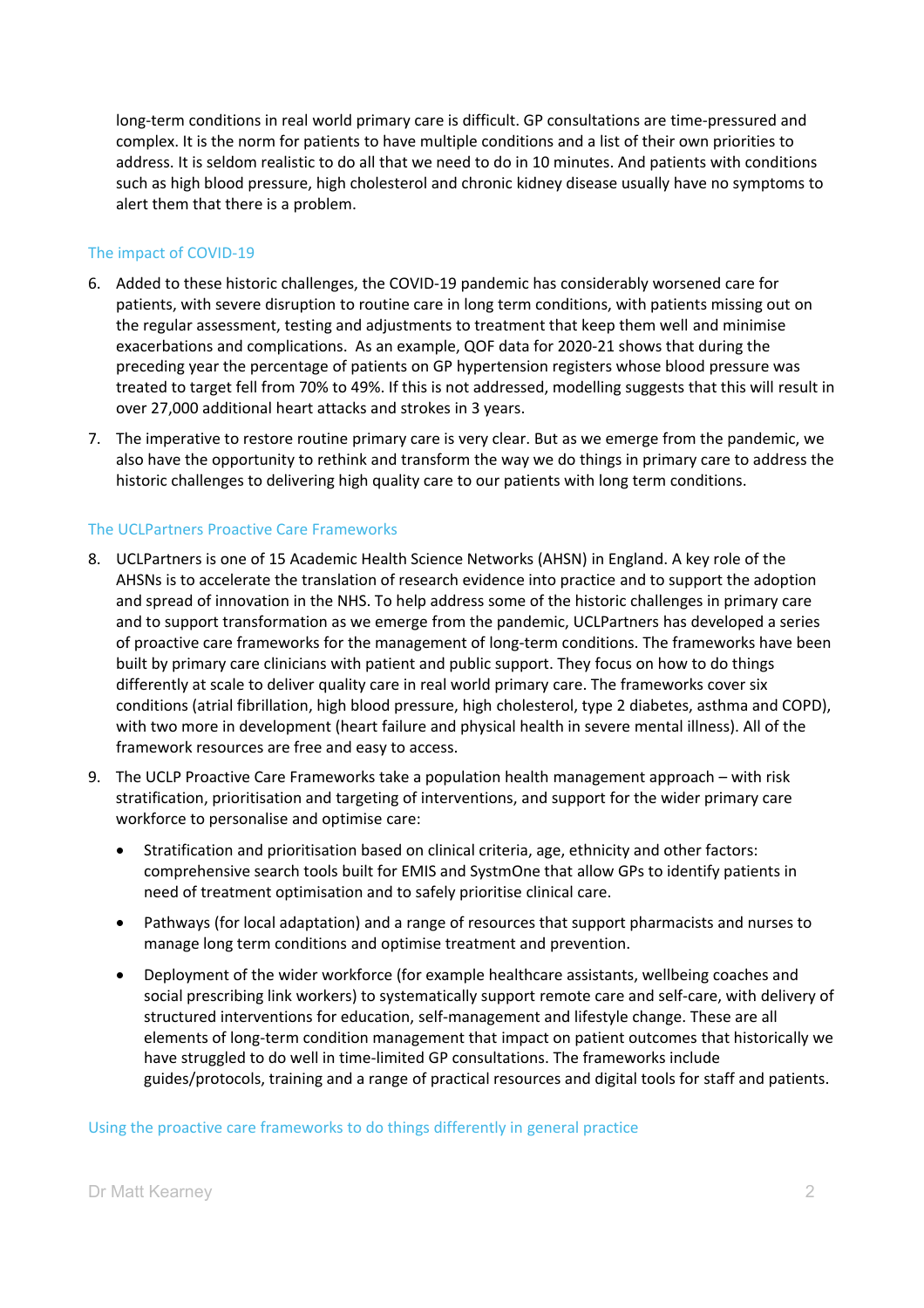- 10. If we take hypertension as an example, a practice or PCN runs the automated searches in EMIS or SystmOne and this provides lists of patients in four priority groups. In a typical GP population, over half of patients on the hypertension register have a latest blood pressure (BP) that it is normal and GPs can be reassured that they do not need to see a clinician urgently. Around 18% have significantly high blood pressure and so need an urgent review, while a further 15% are not treated to target but are not in the urgent range and so their review can safely be phased over a realistic time. The stratification also identifies patients without a recent blood pressure reading so that a healthcare assistant or non-clinical staff member can contact them to obtain up to date readings.
- 11. In addition to the clinician review, the health care assistant or similar role provides a holistic proactive care consultation that can be phased over time. This includes using the framework resources to consult with the patient by text, video and face-to-face as needed, help to access BP testing at the surgery, support where wanted to buy a validated and affordable blood pressure monitor, help to understand their condition by signposting to education and shared decision-making information on the British Heart Foundation and HeartUK websites, sharing a video on how to use the BP monitor correctly, and delivering brief interventions and signposting for smoking cessation, physical activity and diet. Taking a holistic approach, the health care assistant can also refer to the social prescribing link worker or care coordinator where appropriate to help meet the patient's wider health and social needs.
- 12. This framework approach, with stratification, prioritisation and mobilisation of the wider workforce helps practices to safely manage demand and free up GP capacity, and it provides reassurance to clinicians that they are reaching the patients who need treatment optimisation while providing a more personalised approach to all patients with systematic support for self-management.

### Adoption and spread

- 13. The UCLP Proactive Care Frameworks have been widely welcomed by GPs and their teams around the country. They are seen as grounded in real world primary care with a focus on 'how-to-do' rather than a reiteration of what-to-do guidance. In general, they are viewed by GPs not as a new ask but as a pragmatic support to restore business-as-usual primary care post COVID – in a way that improves care, helps meet QOF and other targets and frees up capacity.
- 14. There has been significant national uptake, with over 7,000 downloads of the search and stratification tools by practices across the country. NHS England has adopted the frameworks into a new national programme (Proactive Care @home) to support long term condition recovery and transformation, initially funding implementation in four pilot ICSs (North East London, North Central London, Cheshire and Merseyside and Leicester, Leicestershire and Rutland). A further 9 ICSs have now been recruited in wave 2 and will begin implementation as soon as the demand from Omicron and the vaccination programme settles. In addition, the national AHSN Network has been commissioned to deliver a new blood pressure optimisation programme across all ICSs, supporting local systems to transform management of hypertension, and prevent heart attacks and strokes at scale, by implementing the proactive care framework.
- 15. In supporting adoption and spread of innovation, it is critical to recognise that provision of frameworks and resources is not enough to transform care. Systematic support for implementation is essential if we are to avoid just creating more pockets of good practice and worsening the inverse care law. In deploying the Proactive Care Frameworks, ICSs and PCNs are drawing on implementation support from local AHSNs and NHS England working in partnership with UCLPartners. Learning from the pilots shows that critical elements of this support include building local clinical leadership to adapt, own and champion the frameworks; engagement with teams on the ground who will be working in new ways; workforce mapping and training; local operational support and project management; and system